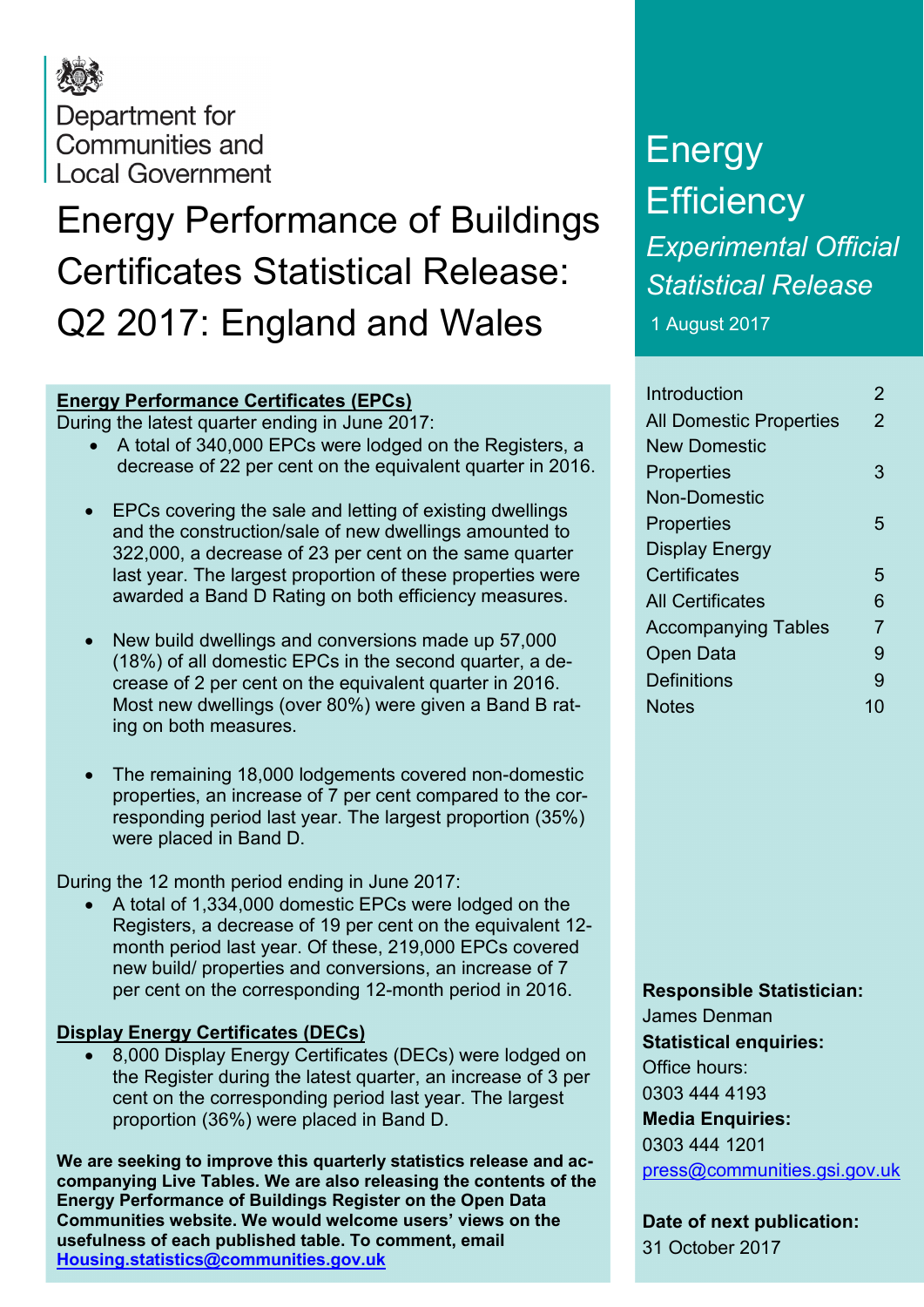## Introduction

This statistical release presents experimental official statistics based on Energy Performance Certificates (EPCs) issued for domestic and non-domestic building and Display Energy Certificates (DECs) issued for buildings occupied by public authorities. The certificates are lodged on the Energy Performance of Buildings Registers (the registers) for England and Wales.

### Energy Performance Certificates

An Energy Performance Certificate (EPC) indicates the energy efficiency of building. The assessments are banded from A to G, where A (or A+ for non-domestic properties) is the most efficient in terms of likely fuel costs and carbon dioxide emissions. An EPC is required whenever a building is newly constructed, sold or is let to a new tenant. The purpose of an EPC is to show prospective tenants or buyers the energy efficiency of the building.

### Display Energy Certificates

Larger properties occupied by a public authority and where the building is frequently visited by the public must display a Display Energy Certificate (DEC) in a prominent place. DECs show the actual energy consumption of a building and are accompanied by reports which provide recommendations on potential energy saving measures.

### Experimental official statistics

Experimental statistics are defined in the Code of Practice for Official Statistics as 'new official statistics undergoing evaluation'. They are published in order to involve users and stakeholders in their development and as means to build in quality at an early stage.

These statistics are based on information from EPCs and DECs lodged on the registers. This administrative data is subject to continuing quality investigation and improvement (see Technical Notes on Data Quality). They have been released because they have been judged to be of immediate value to interested parties and to encourage user feedback.

# All Domestic Properties

During the second quarter of 2017, 322,000 EPCs were lodged on the register covering all domestic properties (sales, lets and new dwellings). This compares with 418,000 lodgements during the corresponding quarter in 2016, a decrease of 23%. Over the 12 months to the end of June 2017, 1,334,000 EPCs were lodged, a fall of 19% on the equivalent 12-month period during the previous year (Live Table D1). These falls reflect fewer transactions involving the sale or letting of existing properties.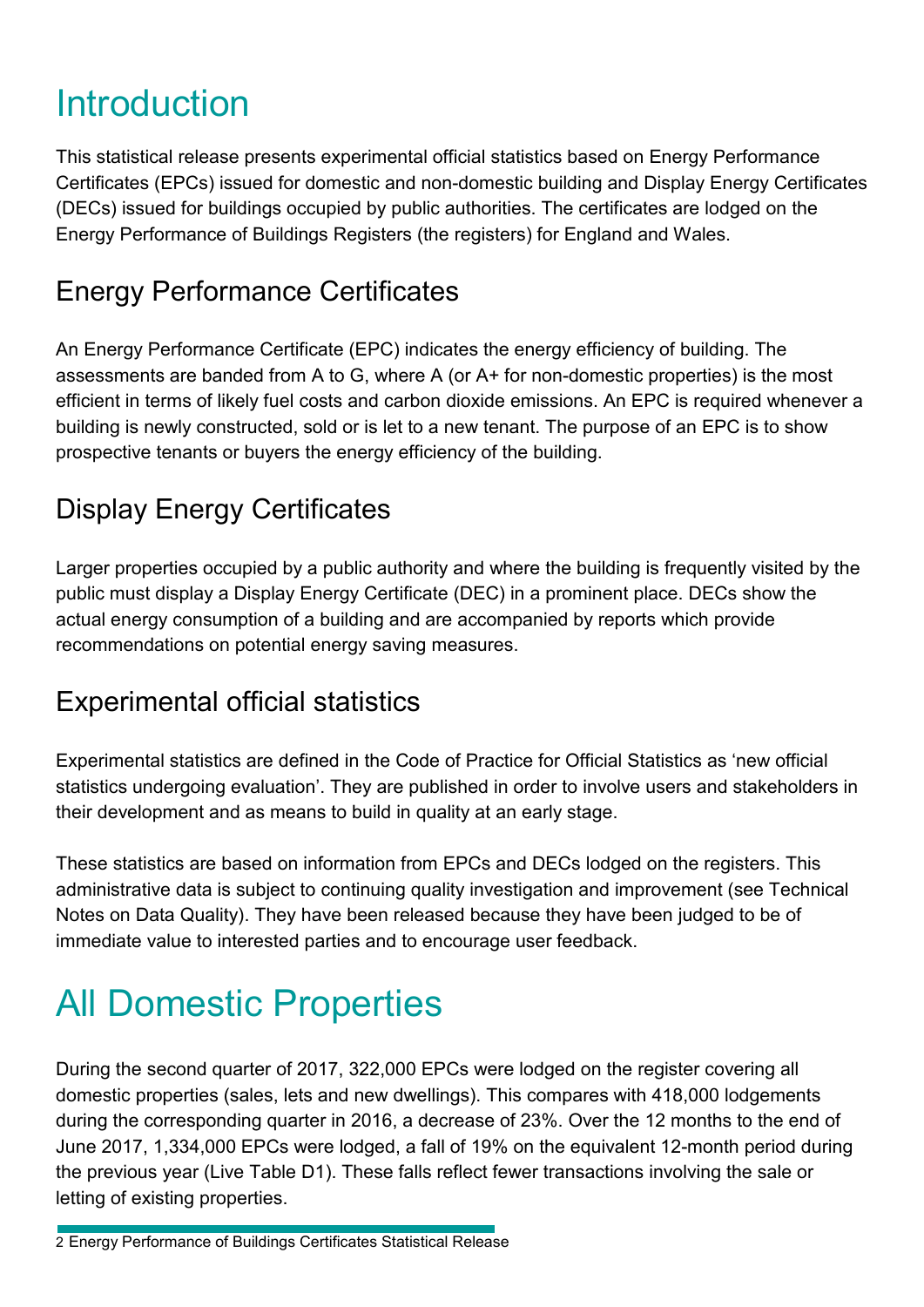The following Table covers EPCs lodged during the second quarter of 2016 and 2017 and compares their average values over a range of indicators:

| Table 1: Mean Floor Area, Energy Use, CO <sub>2</sub> Emissions and Fuel Costs for all Domestic<br><b>Properties, England and Wales</b> |                                           |                                            |                                     |                               |                                |                                  |
|-----------------------------------------------------------------------------------------------------------------------------------------|-------------------------------------------|--------------------------------------------|-------------------------------------|-------------------------------|--------------------------------|----------------------------------|
| Quarter<br>lodged                                                                                                                       | <b>Floor</b><br>Area<br>(m <sup>2</sup> ) | <b>Energy Use</b><br>(kWh/m <sup>2</sup> ) | CO <sub>2</sub><br><b>Emissions</b> | Lighting<br><b>Costs</b>      | <b>Heating</b><br><b>Costs</b> | <b>Hot Water</b><br><b>Costs</b> |
|                                                                                                                                         |                                           | per annum)                                 | (tonnes per<br>annum)               | (E <sub>per</sub> )<br>annum) | $(E$ per annum)                | $E$ per<br>annum)                |
| Q2 2016                                                                                                                                 | 95                                        | 274                                        | 4.61                                | 85                            | 823                            | 149                              |
| Q2 2017                                                                                                                                 | 91                                        | 247                                        | 3.87                                | 78                            | 672                            | 136                              |
| Source: Live Table D3                                                                                                                   |                                           |                                            |                                     |                               |                                |                                  |

An EPC for domestic properties shows an energy efficiency rating based on estimated fuel costs and an environmental impact rating based on  $CO<sub>2</sub>$  emissions. Both measures are estimated from the characteristics of the property. The numerical ratings are then banded A to G, with A being the most energy efficient and G the least. The better the rating, the more energy efficient the building is, and the lower the fuel bills and  $CO<sub>2</sub>$  emissions are likely to be.

The distributions by Rating Band for all domestic certificates lodged in the second quarter of 2017 are shown in Figure 1, in terms of both their energy efficiency rating (based on their fuel costs) and their environmental impact rating (based on their carbon emissions). For both measures, the largest proportion were placed within Band D.



## New Domestic Properties

During the second quarter of 2017, 57,000 EPCs were lodged on the register covering **new** domestic properties (new builds, conversions and change of use). This compares with 58,000 lodgements during the corresponding quarter in 2016, a decrease of 2%. Over the 12 months to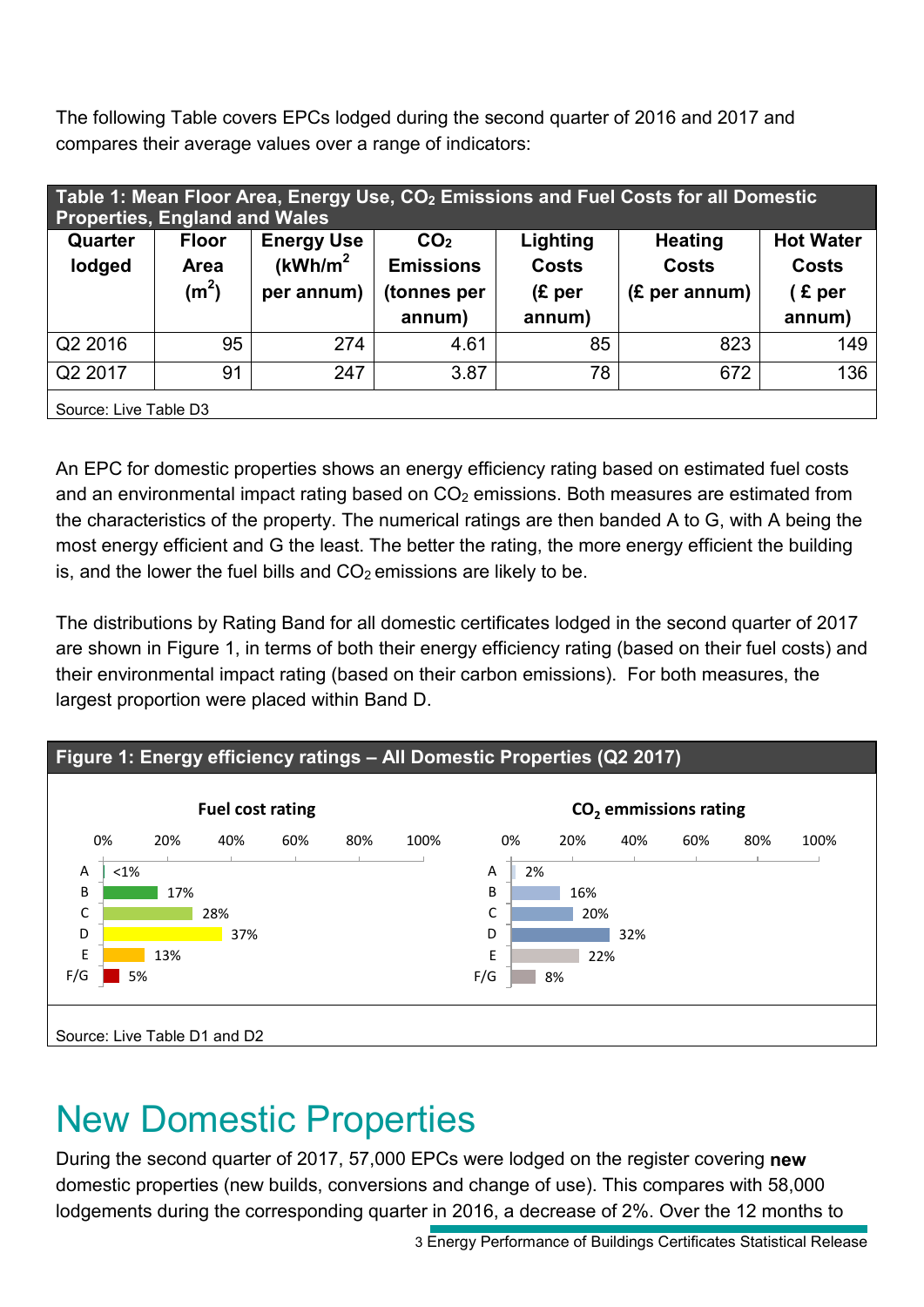June 2017, 219,000 EPCs were lodged on the register, up 7% on the equivalent period during the previous year (Live Table NB1).

New domestic properties accounted for 18 per cent of all domestic EPCs lodged during the second quarter of 2017 (Live Table D4b). They comprised: 61% houses, 35% flats, 2% bungalows and 1% maisonettes (Live Table NB4).

The average values for a range of energy performance indicators are shown in Table 2. New properties tend to be more energy efficient. For example, despite occupying approximately the same average floor space as domestic properties as a whole, new properties use less energy, averaging 97 compared to 247 kWh/m<sup>2</sup> per annum (Table 1 and 2). Being smaller, new flats tend to produce fewer emissions and have lower lighting and heating costs than new houses even though they have a higher energy use per square metre.

#### **Table 2 – Mean Floor Area, Energy Use, CO2 Emissions and Fuel Costs for New Domestic Properties Year/ Quarter lodged Property type Floor Area (m<sup>2</sup> ) Energy Use (kWh/m<sup>2</sup> per annum) CO2 Emissions (tonnes per annum) Lighting Costs (£ per annum) Heating Costs (£ per annum) Hot Water Costs ( £ per annum)** Q2 2016 All new 90 107 1.52 58 286 111 Q2 2017 All new 94 97 1.49 60 275 105 Q2 2017 | New flats | 63 | 113 | 1.13 | 46 | 217 | 113 Q2 2017 |New houses | 113 | 88 | 1.68 | 68 | 306 | 99 Source: Live Table NB3 and NB7

Figure 2 shows how the lodgements of EPCs for new domestic properties during the second quarter of 2017 were distributed across each Rating Band. This again shows that new properties tend to be more energy efficient. For example, 83% of new properties were rated B on fuel costs compared with 17% of all domestic (new and existing) properties.



4 Energy Performance of Buildings Certificates Statistical Release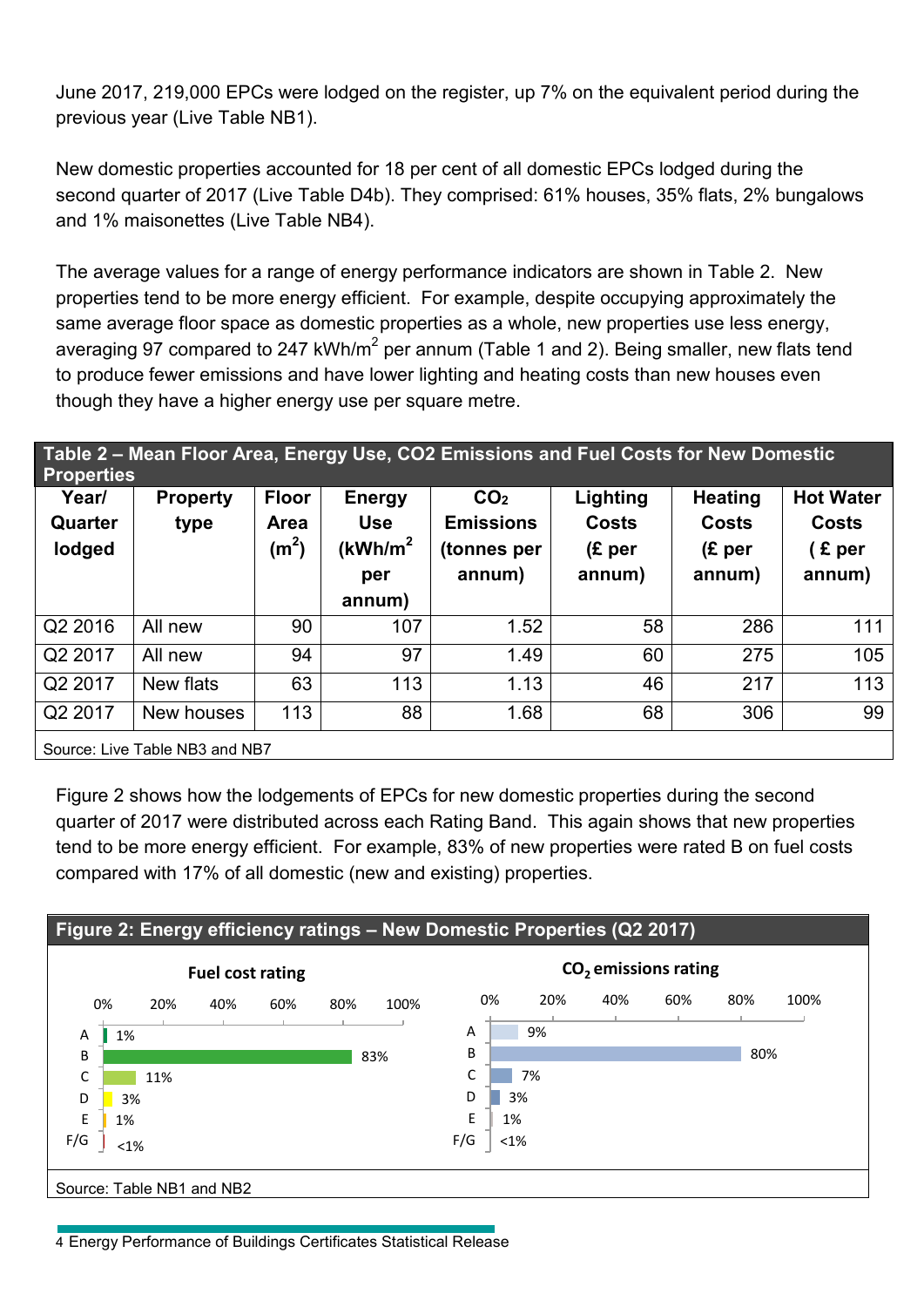## Non-Domestic Properties

During the second quarter of 2017, 18,000 EPCs were lodged for non-domestic properties, an increase of 7% compared with the corresponding quarter in 2016. During the twelve month period ending in June 2017, 70,000 non-domestic EPCs were lodged, slightly more than during the equivalent 12 month period in 2016 (Live Table A).

The distribution by EPC band is shown in Figure 3. Non-domestic buildings have an additional A+ band. The largest proportion of Certificates (35 per cent) were placed in Band D, whilst the fewest were in Band B and above.



## Display Energy Certificates (DECs)

Larger properties occupied by a public authority and where the building is frequently visited by the public must display a Display Energy Certificate (DEC). DECs show the actual energy consumption of a building and are accompanied by reports which provide recommendations on potential energy saving measures.

During the second quarter of 2017, 8,000 DECs were lodged relating to buildings in England and Wales, an increase of 3 per cent compared with the corresponding quarter in 2016. Over the 12 months to the end of June 2017, 36,100 DECs were lodged, 500 less than during the equivalent 12 month period in 2016 (Live Table DEC1).

Table 3 shows the average values over a range of indicators for DECs lodged during the second quarter of 2017 compared with those lodged during the equivalent period in 2016.

<sup>5</sup> Energy Performance of Buildings Certificates Statistical Release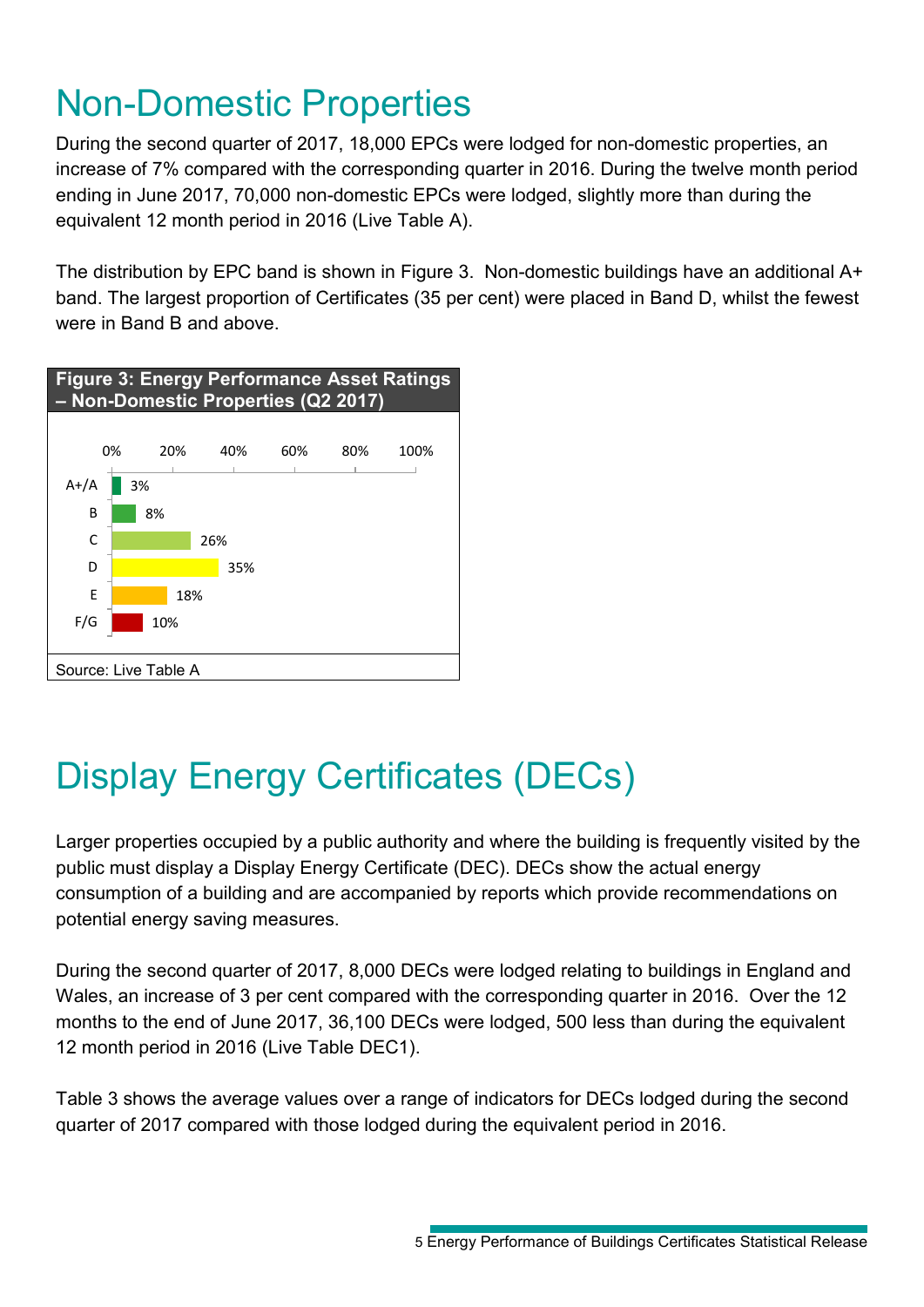#### **Table 3 – Display Energy Certificates – Mean Floor Area, Energy Use, CO<sub>2</sub> Emissions, England and Wales**

| Year/<br>Quarter        | <b>Floor</b><br><b>Area</b> | <b>Average Energy Use</b><br>(kWh/m2 per annum) |                    | <b>Average Carbon Dioxide Emissions</b><br>(tonnes per annum) |                    |  |
|-------------------------|-----------------------------|-------------------------------------------------|--------------------|---------------------------------------------------------------|--------------------|--|
| Lodged                  | (m <sup>2</sup> )           | <b>Heating</b>                                  | <b>Electricity</b> | <b>Heating</b>                                                | <b>Electricity</b> |  |
| Q2 2016                 | 3,026                       | 134                                             | 69                 | 97                                                            | 146                |  |
| Q2 2017                 | 3.241                       | 127                                             | 63                 | 100                                                           | 150                |  |
| Source: Live Table DEC2 |                             |                                                 |                    |                                                               |                    |  |

The distribution of DECs by Energy Performance Operational Ratings is shown in Figure 4. The largest proportion of Certificates (36 per cent) were banded D, whilst the fewest were in Band B and above.

| <b>Figure 4: Energy Performance Operational</b><br><b>Ratings - Display Energy Certificates (Q2 2017)</b> |     |     |     |     |     |      |  |
|-----------------------------------------------------------------------------------------------------------|-----|-----|-----|-----|-----|------|--|
|                                                                                                           | 0%  | 20% | 40% | 60% | 80% | 100% |  |
| A                                                                                                         | 1%  |     |     |     |     |      |  |
| B                                                                                                         | 8%  |     |     |     |     |      |  |
| C                                                                                                         |     |     | 25% |     |     |      |  |
| D                                                                                                         |     |     | 36% |     |     |      |  |
| E                                                                                                         |     | 20% |     |     |     |      |  |
| F/G                                                                                                       | 10% |     |     |     |     |      |  |
|                                                                                                           |     |     |     |     |     |      |  |
| Source: Live Table DEC1                                                                                   |     |     |     |     |     |      |  |

### All Certificates – cumulative totals

Since 2008, and up until June 2017, 17,316,000 Energy Performance Certificates for all properties have been lodged on the registers with domestic properties accounting for 96 per cent of the total.

In the twelve months to 30 June 2017, 1,404,000 EPCs were lodged – a decrease of 18% compared with the 12 months to June 2016. Of these, 340,000 were lodged during the latest quarter – a fall of 22 per cent compared with the same quarter in 2016.

Since 2008, 16,604,000 EPCs covering domestic properties (including new properties) in England and Wales have been lodged on the register. Of these, 1,543,000 EPCs covered **new** domestic properties (including new builds and conversions).

A total of 712,000 EPCs covering non-domestic properties and a total of 303,000 Display Energy Certificates (DECs) have been lodged on the registers since 2008.

6 Energy Performance of Buildings Certificates Statistical Release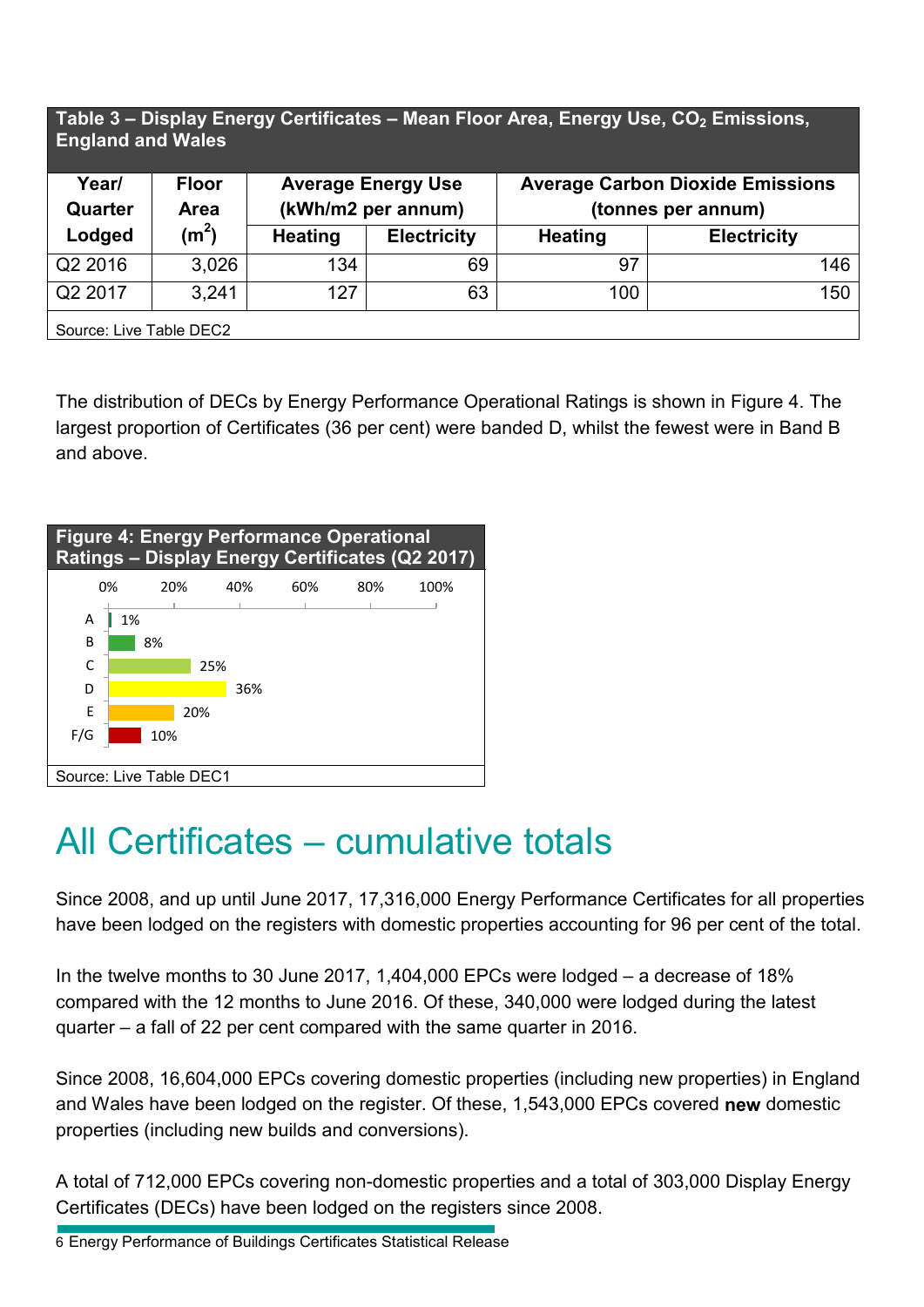

### Accompanying tables

**Table A1 – Energy Performance Certificates for All Properties:** Number of Energy Performance Certificates lodged on the Register and Total Floor Area by Type of Property – in each Year/Quarter.

**Table D1 – Domestic Energy Performance Certificates for All Properties:** Number of Domestic Energy Performance Certificates lodged on the Register by Energy Efficiency Rating – in each Year/Quarter.

**Table D2 – Domestic Energy Performance Certificates for All Properties:** Number of Domestic Energy Performance Certificates lodged on the Register by Environmental Impact Rating – in each Year/Quarter.

**Table D3 – Domestic Energy Performance Certificates for All Properties:** Floor Area, Size, Energy Use, Carbon Dioxide Emissions and Fuel Costs of Dwellings assessed and lodged on the Register - in each Year/Quarter.

**Table D4a – Domestic Energy Performance Certificates for All Properties:** Number of Domestic Energy Performance Certificates lodged on the Register by Type of Transaction – in each Year/Quarter – up to and including 30 September 2014.

**Table D4b – Domestic Energy Performance Certificates for All Properties:** Number of Domestic Energy Performance Certificates lodged on the Register by Type of Transaction – in each Year/Quarter – from 30 September 2014 to latest quarter.

**Table D5 – Domestic Energy Performance Certificates for All Properties:** Number of Domestic Energy Performance Certificates lodged on the Register by Type of Property by Energy Efficiency Rating – in each Year/Quarter.

<sup>7</sup> Energy Performance of Buildings Certificates Statistical Release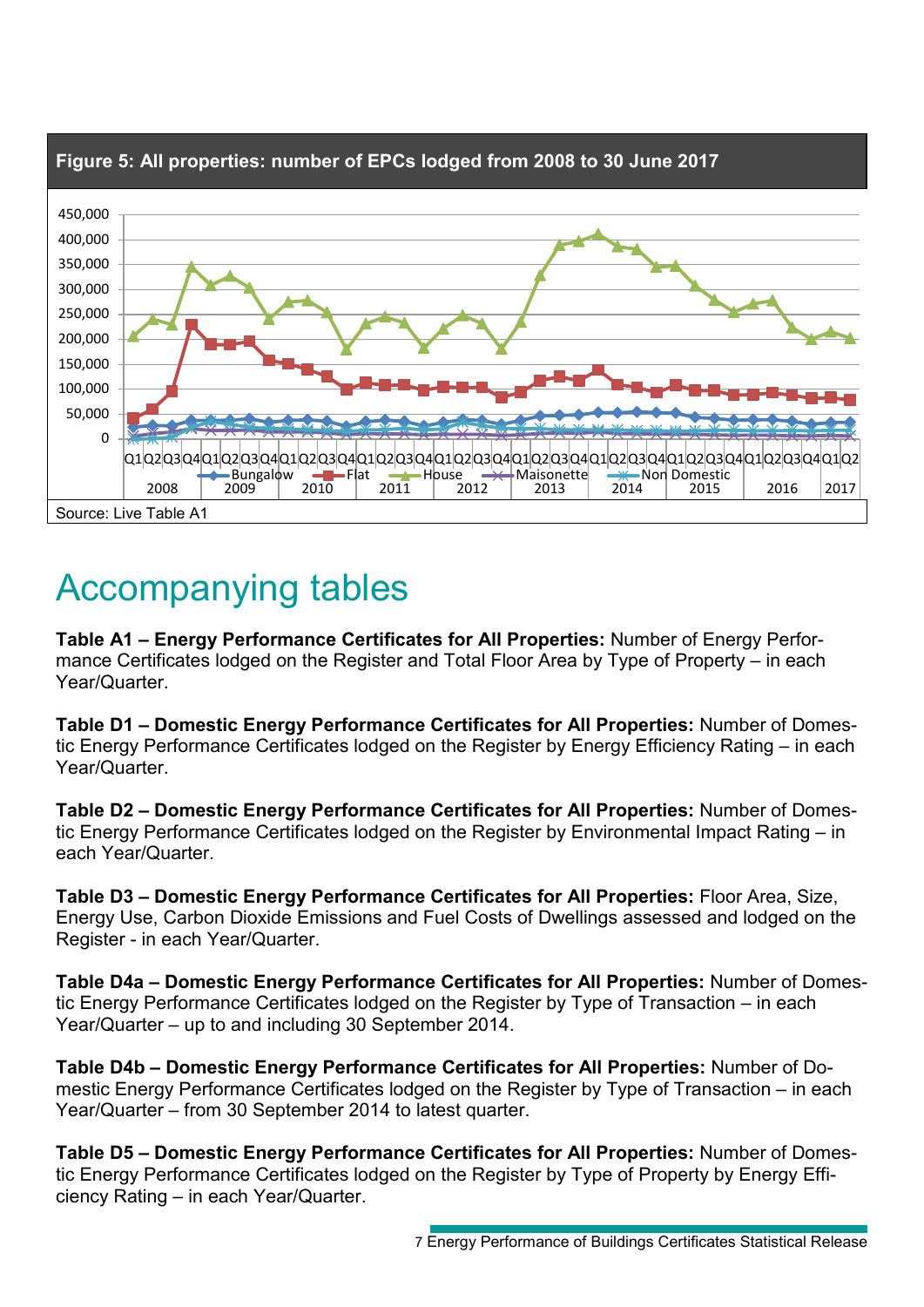**Table D6 - Domestic Energy Performance Certificates for All Properties:** Number of Domestic Energy Performance Certificates lodged on the Register by type of Property by Environmental Impact Rating – in each Year/Quarter.

**Table D7 – Domestic Energy Performance Certificates for All Properties:** Number of Domestic Energy Performance Certificates lodged on the Register by type of Property, and Average Energy Use, Carbon Dioxide Emissions and Fuel Costs per Dwelling – in each Year/Quarter.

**Table LA1 – Domestic Energy Performance Certificates for All Properties:** Number of Domestic Energy Performance Certificates lodged on the Register in each Local Authority by Energy Efficiency Rating – in each Year/Quarter.

**Table LA2 – Domestic Energy Performance Certificates for All Properties:** Number of Domestic Energy Performance Certificates lodged on the Register in each Local Authority by Environmental Impact Rating – in each Year/Quarter.

**Table NB1 – Domestic Energy Performance Certificates for New Properties:** Number of New Domestic Properties Energy Performance Certificates lodged on the Register by Energy Efficiency Rating – in each Year/Quarter.

**Table NB2 – Domestic Energy Performance Certificates for New Properties:** Number of New Domestic Properties Energy Performance Certificate lodged on the Register by Environmental Impact Rating – in each Year/Quarter.

**Table NB3 – Domestic Energy Performance Certificates for New Properties:** Floor Area, Size, Energy Use, Carbon Dioxide Emissions and Fuel Costs of New Dwellings assessed - in each Year/Quarter.

**Table NB4 – Domestic Energy Performance Certificates for New Properties:** Number of New Domestic Properties Energy Performance Certificates lodged on the Register and Total Floor Area by type of Property – in each Year/Quarter.

**Table NB5 – Domestic Energy Performance Certificates for New Properties:** Number off New Domestic Properties Energy Performance Certificates lodged on the Register by type of Property and Energy Efficiency Rating – in each Year/Quarter.

**Table NB6 - Domestic Energy Performance Certificates for New Properties:** Number of New Dwelling Energy Performance Certificates lodged on the Register in England & Wales, by Type of Property, by Environmental Impact Rating – Year / Quarter.

**Table NB7 – Domestic Energy Performance Certificates for New Properties:** Number of New Domestic Properties Energy Performance Certificates lodged on the Register by Type of Property, and Average Energy Use, Carbon Dioxide Emissions and Fuel Costs per dwelling – in each Year/Quarter.

#### **EPCS – Non-Domestic Properties**

**Table A – Non Domestic Energy Performance Certificates for All Properties:** Number of Non-Domestic Energy Performance Certificates lodged on the Register by Energy Performance Asset Rating - in each Year/Quarter.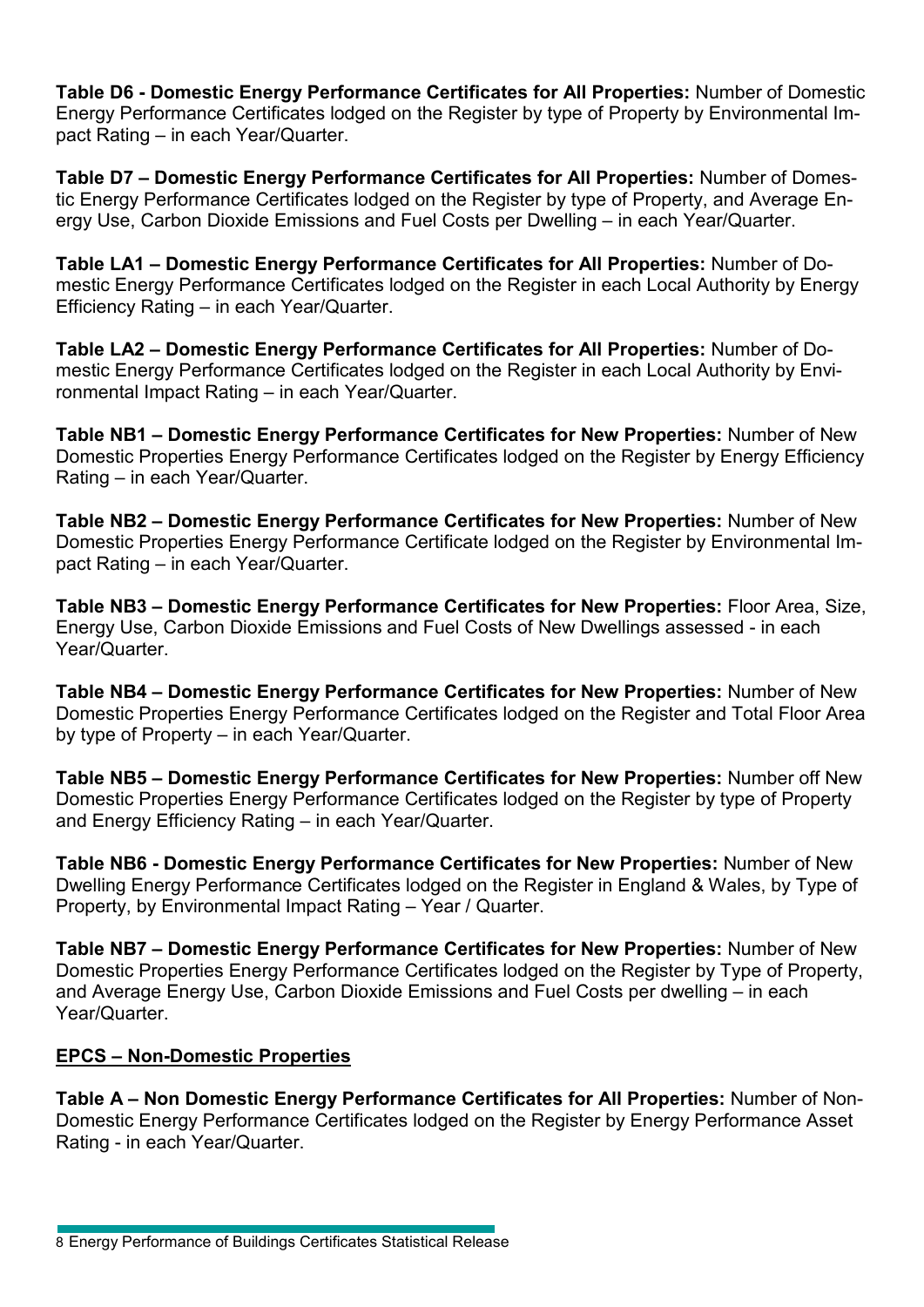**Table B – Non Domestic Energy Performance Certificates for All Properties:** Number of Non-Domestic Energy Performance Certificates lodged on the Register by Property Group - in each Year/Quarter.

### **DECs**

**Table DEC1 – Display Energy Certificates:** Number of Display Energy Certificates lodged on the Register by Local Authority and Energy Performance Operational Rating - in each Year/Quarter**.** 

**Table DEC2 – Display Energy Certificates:** Annual Energy Use and Carbon Dioxide Emissions of Buildings Assessed – in each Year/Quarter.

These tables can be accessed at:

[https://www.gov.uk/government/statistical-data-sets/live-tables-on-energy-performance-of](https://www.gov.uk/government/statistical-data-sets/live-tables-on-energy-performance-of-buildings-certificates)[buildings-certificates](https://www.gov.uk/government/statistical-data-sets/live-tables-on-energy-performance-of-buildings-certificates)

Previous DCLG statistical releases are available at:

<https://www.gov.uk/government/collections/energy-performance-of-buildings-certificates>

## Open Data

Some of the statistics shown in this release are available in fully open and linkable data formats at Open Data Communities:

[http://opendatacommunities.org/.](http://opendatacommunities.org/)

There are also property level EPC and DEC data available at Open Data Communities:

[https://epc.opendatacommunities.org/.](https://epc.opendatacommunities.org/)

## **Definitions**

For full details on how the requirements of the Energy Performance of Buildings Directive are applied to domestic and non-domestic buildings and buildings occupied by public authorities, users should consult the Energy Performance Certificates guidance collection on GOV.UK:

<http://www.gov.uk/government/publications/improving-the-energy-efficiency-of-our-buildings>

A consolidated glossary of all the terms related to energy performance of buildings certificates can be accessed on GOV.UK:

<http://www.gov.uk/government/collections/energy-performance-of-buildings-certificates>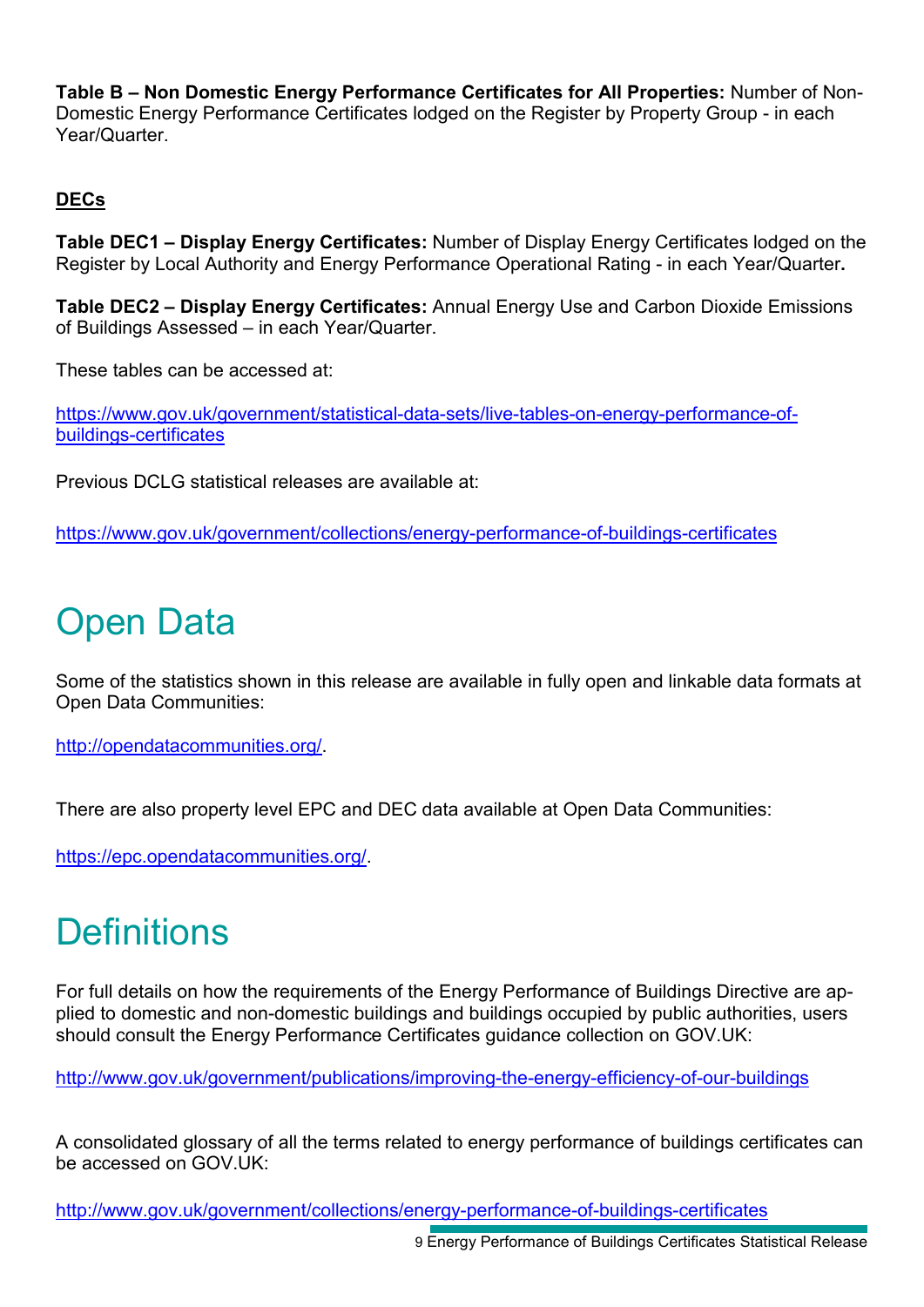## Technical notes

#### **Data collection**

Data lodged on the registers record information about the certificates issued for buildings which have been newly constructed, sold or let since 2008. Data lodged in relation to buildings occupied by public authorities over 1,000 square metres also date back to 2008. The floor area size threshold was changed to include buildings over 500 square metres in January 2013. In July 2015 the floor area size threshold was lowered to include buildings over 250 square metres. These statistics do not, therefore, represent the entire building stock in England and Wales.

#### **Coverage**

The registers do not hold data for every domestic and non-domestic building or every building occupied by public authorities in England and Wales. These statistics should, therefore, not be interpreted as a true representation of the whole of the building stock in England and Wales, but viewed as part of a wider package of Government's provision of information on the energy efficiency of buildings.

#### **Periodicity**

The release covers certificates lodged between Q1 2008 and Q2 2017 and breaks the data down for each specified calendar quarter (Q1=Jan-Mar, Q2=Apr-Jun, Q3=Jul-Sep, Q4=Oct-Dec) within each specified calendar year.

#### **New build vs new dwellings**

If works are carried out to create a new building(s), either by means of new build or by conversion of an existing building (for example, subdivision of an existing building into flats or change of use of an office), the builder or person responsible for the construction must obtain an EPC once construction has been completed. This will also apply if a building is converted into fewer or more units designed for separate occupation and there are changes to the heating, hot water provision or air conditioning/ventilation services.

#### **Park Homes**

This category of property means a caravan within the meaning of Part 1 of the Caravan Sites and Control of Development Act 1960 which is situated on a relevant protected site and which is occupied by the occupier as their only or main residence. EPCs for park homes have been lodged on the domestic register from December 2014.

#### **Multiple certificates**

The statistical counts in the tables cover all valid EPCs and DECs (i.e. only those lodged on the registers where there are no doubts about their status) although individual buildings may have more than one certificate. EPCs are valid for up to 10 years. Depending on the size of the building, a new DEC may be issued annually. Data are kept on the registers for 20 years; therefore, more than one EPC or DEC may be stored over a number of years for one building. While it is possible to identify the most recent certificate at property level, this duplication is not distinguishable from high-level statistics.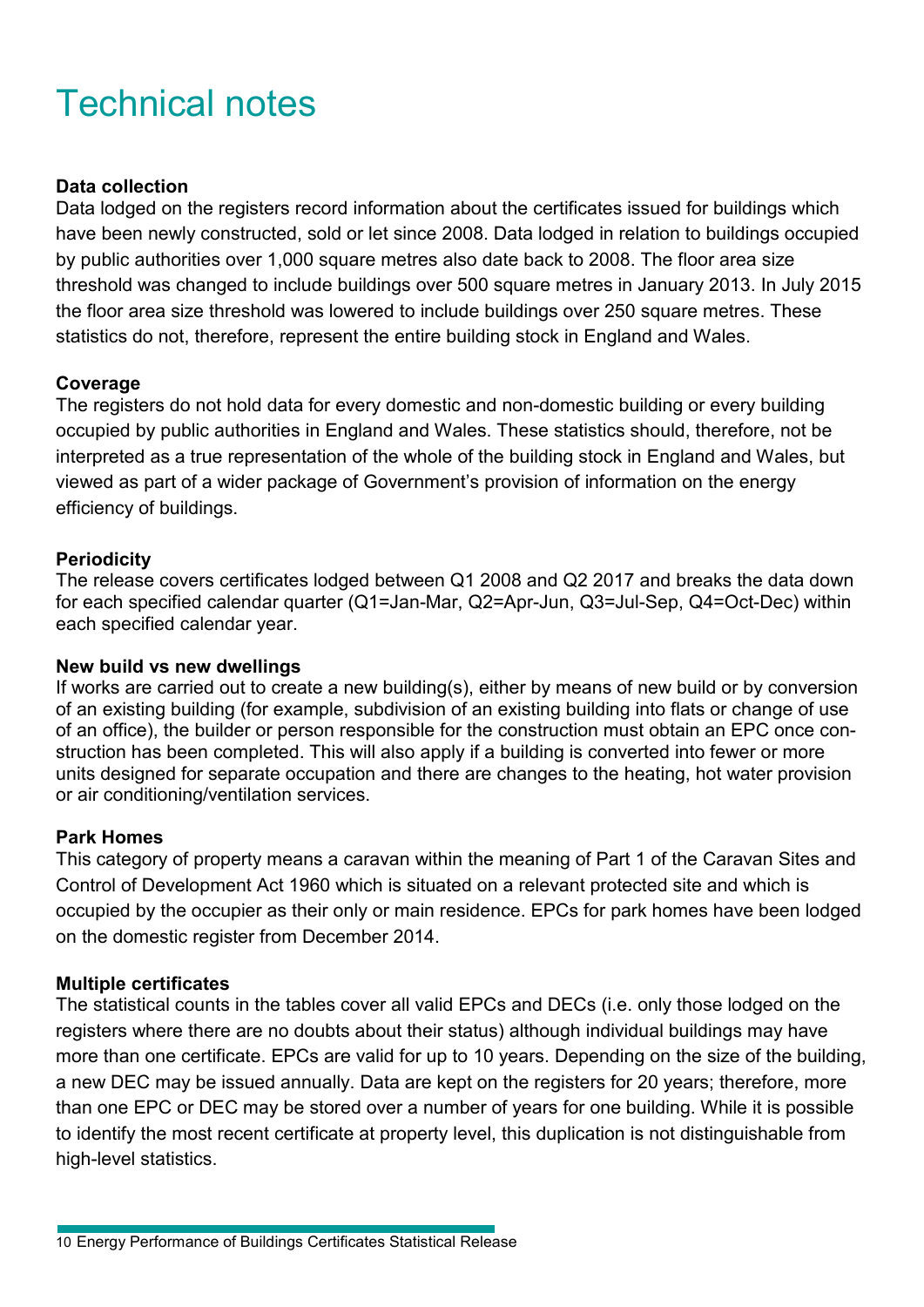### Data quality

These are experimental official statistics drawn from data which have been lodged on the registers. Experimental official statistics are, by definition, still subject to evaluation and testing and may not meet the same rigorous quality standards as official statistics generally. In spite of any data quality variances which may exist, we are publishing these statistics because we believe them to be of immediate value and we welcome feedback from interested parties to aid their development.

These statistics are in the development stage and we are still refining the data search criteria we use. This process is aimed at producing more accurate statistics.

In accordance with the regulations, the Department for Communities and Local Government and Landmark Information Group cannot alter data which has been lodged on the Registers.

Data used to produce these published tables is updated every 24 hours and can, therefore, vary from day to day. To ensure consistency between the information detailed in separate tables the published tables are produced on the same day. Exceptionally, data between tables may vary marginally where we are required to use tables drawn down on different days or where reports are producing using different search criteria

Originally, Energy Assessor Accreditation Schemes had the option of lodging the underlying data used to produce the certificate in addition to the PDF document of the final certificate itself. After September 2008, lodging the data became a mandatory requirement. Due to the technical difficulty involved in formatting PDFs into searchable data, the statistics do not include data lodged in the form of a PDF document only.

In May 2009, additional validation checks were introduced into the lodgement process to identify prescribed data quality issues. Before this period, statistics for domestic buildings may include anomalies which affect the quality of reported CO2 emission rates. In addition, statistics for domestic and non-domestic buildings and for DECs may include anomalies which affect total useful floor area figures.

On 1 April 2012, the first set of Scheme Operating Requirements came into effect for Domestic Energy Assessors, setting new rules for the operation of Energy Assessor Accreditation Schemes. One new requirement was to introduce quality assurance audit of EPCs. The result was a demonstrable improvement in the quality of data lodged on the Registers from mid-2012 onwards. Users are asked to consider this when interpreting figures prior to that period.

Fourth quarter statistics from 2014 onwards includes statistics for EPC lodged for properties defined as Park Homes.

### Revisions policy

This policy has been developed in accordance with the UK Statistics Authority's *Code of Practice for Official Statistics* and the Department's own Revisions Policy (found at [https://www.gov.uk/government/publications/statistical-notice-dclg-revisions-policy\)](https://www.gov.uk/government/publications/statistical-notice-dclg-revisions-policy). That policy covers two types of revision: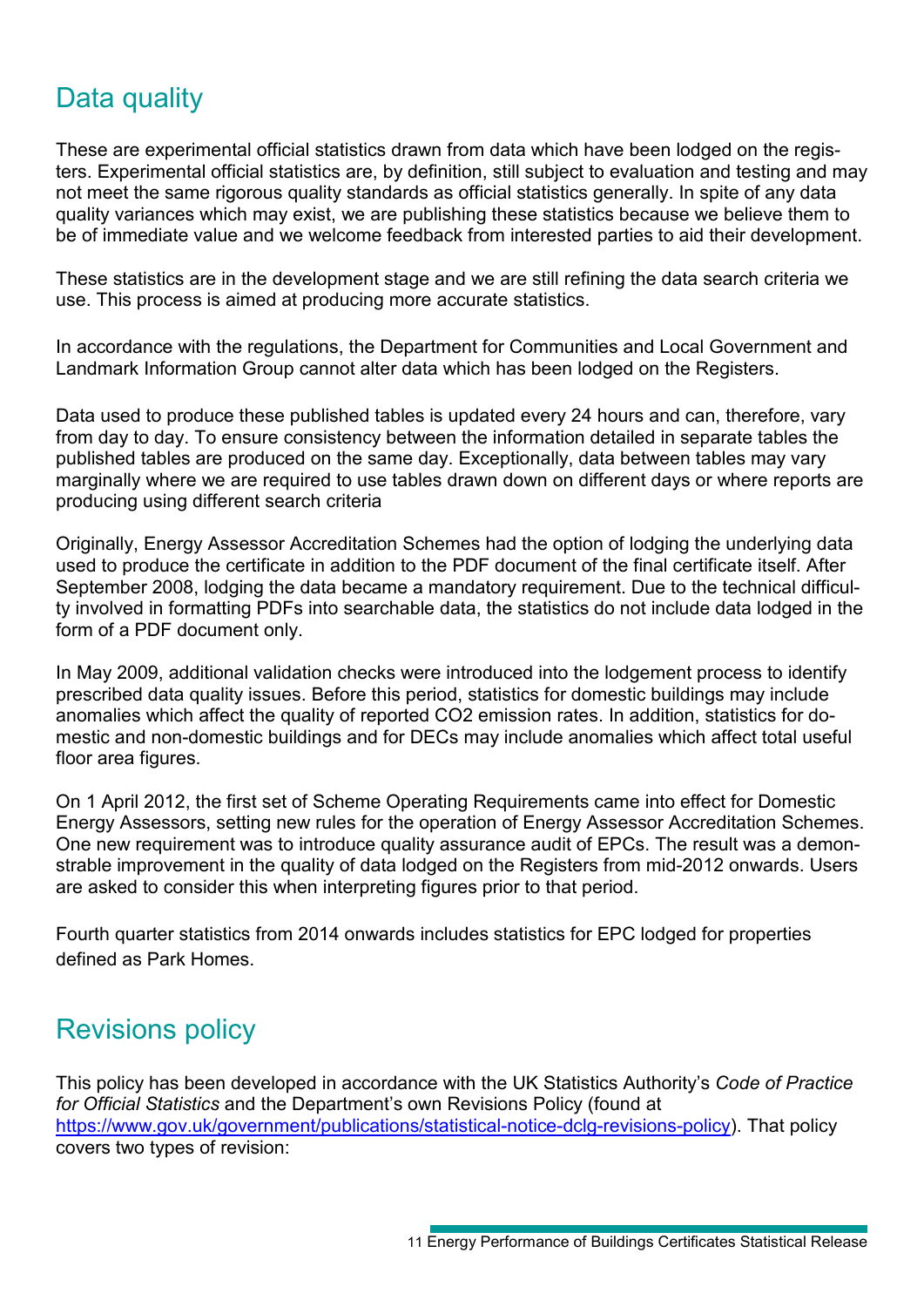#### **Non-Scheduled Revisions**

Where a substantial error has occurred as a result of the compilation, imputation or dissemination process, the statistical release, live tables and other accompanying releases will be updated with a correction notice as soon as is practical.

#### **Scheduled Revisions**

DCLG and Landmark do not alter the source data for these releases. The next quarterly release will include new certificates and any changes to existing ones (e.g. cancellations).

### Uses of the data

The Energy Performance of Buildings Certificates statistical series is an important part of the evidence base which informs the development and evaluation of housing, energy and climate change policy by central and local government. An EPC is required for all properties when constructed, sold or let and this data source provides the most comprehensive evidence of energy efficiency and property attributes in buildings, which is widely used by housing market and energy analysts, environmental modellers, forecasters and decision makers, for example in the construction industry. They are used by the media in reports on the housing market, energy and climate change and by academics both in the UK and abroad. The statistics are also used for market research by a wide range of other businesses.

### User engagement

Users are encouraged to provide feedback on how these statistics are used and how well they meet user needs. Comments on any issues relating to this statistical release are welcomed and encouraged. Responses should be addressed to the "Public enquiries" contact given in the "Enquiries" section below.

The Department's engagement strategy to meet the needs of statistics users is published here: [https://www.gov.uk/government/publications/engagement-strategy-to-meet-the-needs-of-statistics](https://www.gov.uk/government/publications/engagement-strategy-to-meet-the-needs-of-statistics-users)[users](https://www.gov.uk/government/publications/engagement-strategy-to-meet-the-needs-of-statistics-users)

### **Notes**

1-These experimental official statistics based on EPCs and DECs are estimates and are provisional and subject to revision.

2-Throughout this commentary the statistics on lodgements have been quoted to the nearest thousand for EPCs and the nearest hundred for DECs. Percentage changes have been calculated using unrounded figures.

3-Sources are shown at the foot of individual accompanying tables and live tables.

4-Experimental Statistics are defined in the *Code of Practice for Official Statistics* as new official statistics undergoing evaluation. They are published in order to involve users and stakeholders in their development and as means to build in quality at an early stage.

<sup>12</sup> Energy Performance of Buildings Certificates Statistical Release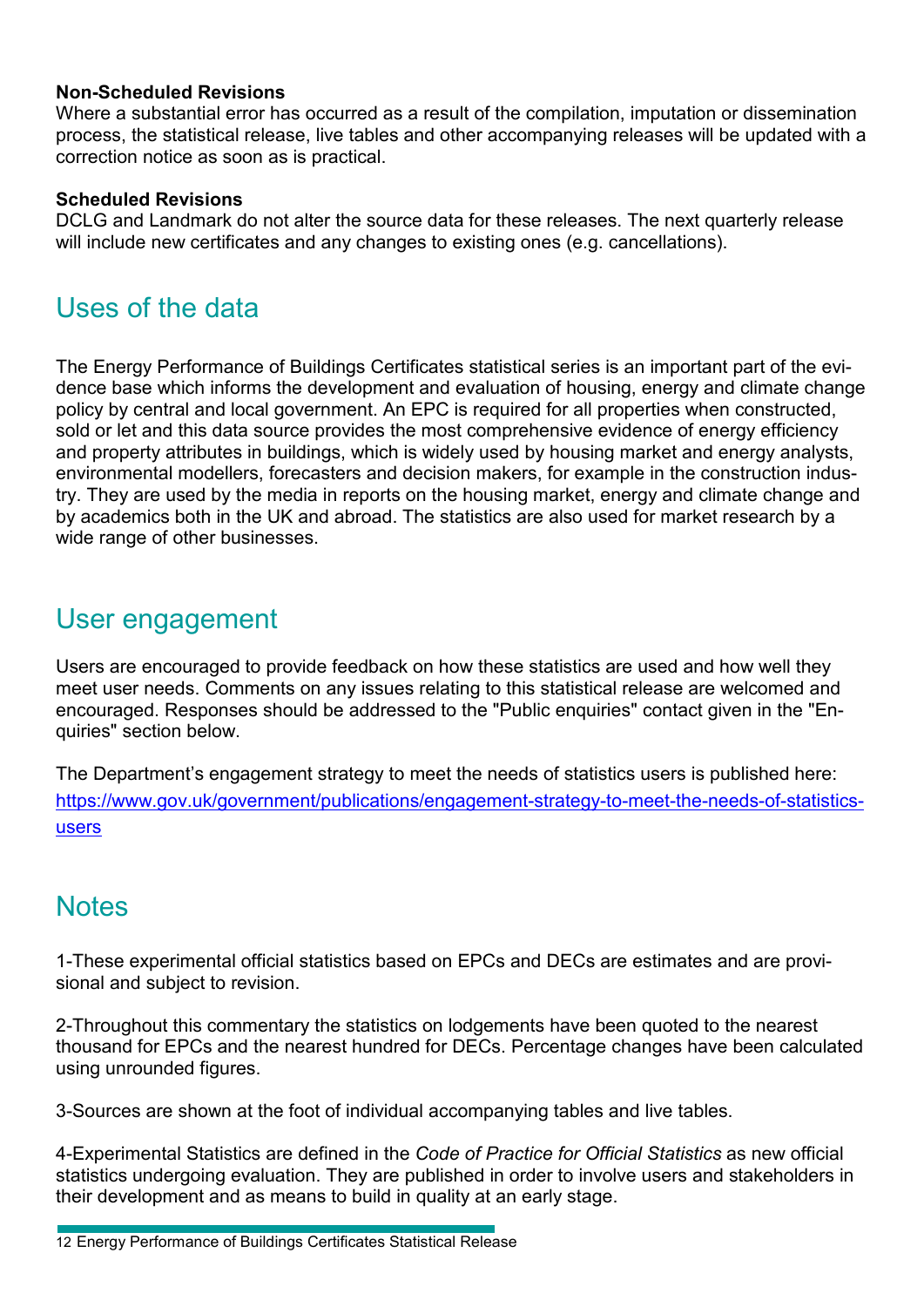5-Details of the Ministers and officials who receive pre-release access to this release up to 24 hours before publication can be found at: [https://www.gov.uk/government/organisations/department-for-communities-and-local](https://www.gov.uk/government/organisations/department-for-communities-and-local-government/about/statistics)[government/about/statistics](https://www.gov.uk/government/organisations/department-for-communities-and-local-government/about/statistics)

6-The next quarterly release will be published on 31 October 2017, and will provide estimates up to the third quarter of 2017.

### Devolved administration statistics

The requirement on domestic and non-domestic properties to have an EPC on construction, sale or let and for buildings occupied by public authorities to have a DEC are devolved matters in Scotland and Northern Ireland. Further information can be found on Devolved Administration websites:

Scottish Government:<http://www.gov.scot/Home>

Department of Finance Northern Ireland:<https://www.finance-ni.gov.uk/>

### **Enquiries**

### **Media enquiries:**

office hours: 0303 444 1157

0303 444 1159

out of hours: 0303 444 1201 Email: [press@communities.gsi.gov.uk](mailto:press@communities.gov.uk)

#### **Public enquiries and Responsible Statistician:**

James Denman

Email: [housing.statistics@communities.gov.uk](mailto:housing.statistics@communities.gov.uk)

Information on forthcoming Official Statistics is available via the 'gov.uk' Release Calendar: <https://www.gov.uk/government/statistics/announcements>

Information about statistics at DCLG is available via the Department's website: [https://www.gov.uk/government/organisations/department-for-communities-and-local](https://www.gov.uk/government/organisations/department-for-communities-and-local-government/about/statistics)[government/about/statistics](https://www.gov.uk/government/organisations/department-for-communities-and-local-government/about/statistics)